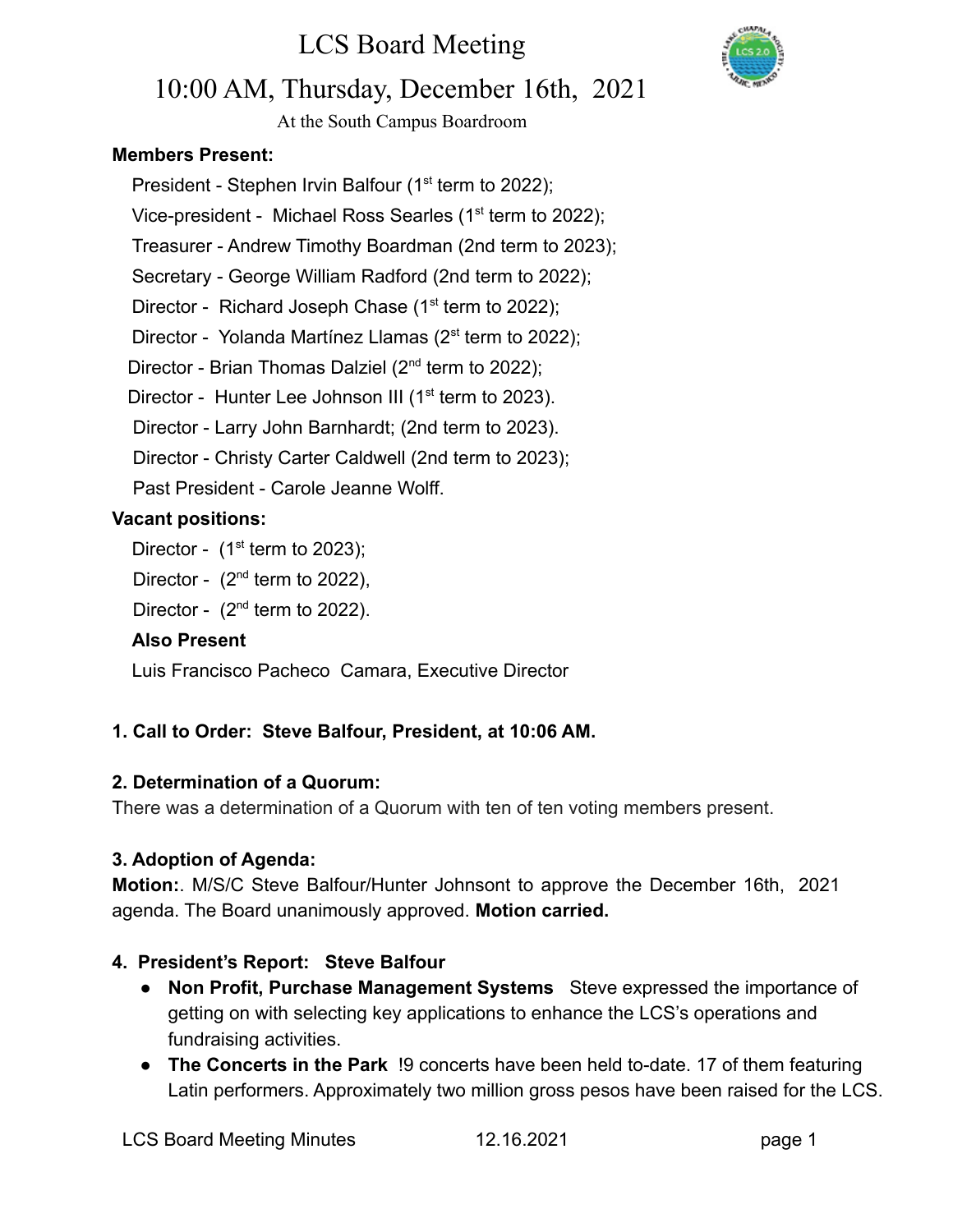

### 10:00 AM, Thursday, December 16th, 2021

At the South Campus Boardroom

● **Annual Fund** \$651 thousand pesos have been raised to-date through annual giving.

#### **5. Secretary's Report: George Radford, Secretary**

**Motion** M/S/CGeorge Radford/ Rick Chase to approve the minutes of the November 18th, 2021 Board meeting. The Board members unanimously approved. **Motion Carried.**

#### **6. Treasurer's report: Tim Boardman, Treasurer.**

#### **November, 2021**

A good month with membership, programs and fundraising carrying the month. Expenses largely as planned; fundraising carrying the month.

Restricted funds movements show the final payment for the Molinari property. **Year to date [YTD]**

Membership, programs and Fundraising are all above budget and are going strong. Admin expenses are very close to budget, other expenses are in line with the increased levels of revenue. Buildings/grounds reflects the additional repairs and maintenance that has been required.

Unrestricted cash is at \$1,664k or close to 4 months of operations.

**Motion:** M/S/C Tim Boardman/Rick Chase to accept the December, 2021 Treasurer's Board Report, Balance Sheet and other financial reports. **Discussion.** The Board unanimously approved. **Motion Carried.**

A public report is available in the LCS office.

**Motion:** M/S/C Tim Boardman/Rick Chase The Treasurer moved to recommend that the Board of Directors of the Lake Chapala Society [LCS] approve the Budget for 2022 (as distributed on Nov 18,2021 to all Board members). **Discussion.** The Board unanimously approved. **Motion Carried.**

#### **7. Executive Director's Report - Luis Francisco Pacheco**

- The Dec 7th **volunteer appreciation lunch** was very successful. The Neill James awards were announced and plaques presented at the event.
- **LCS attendance** is steady with over 900 visitors a week recorded.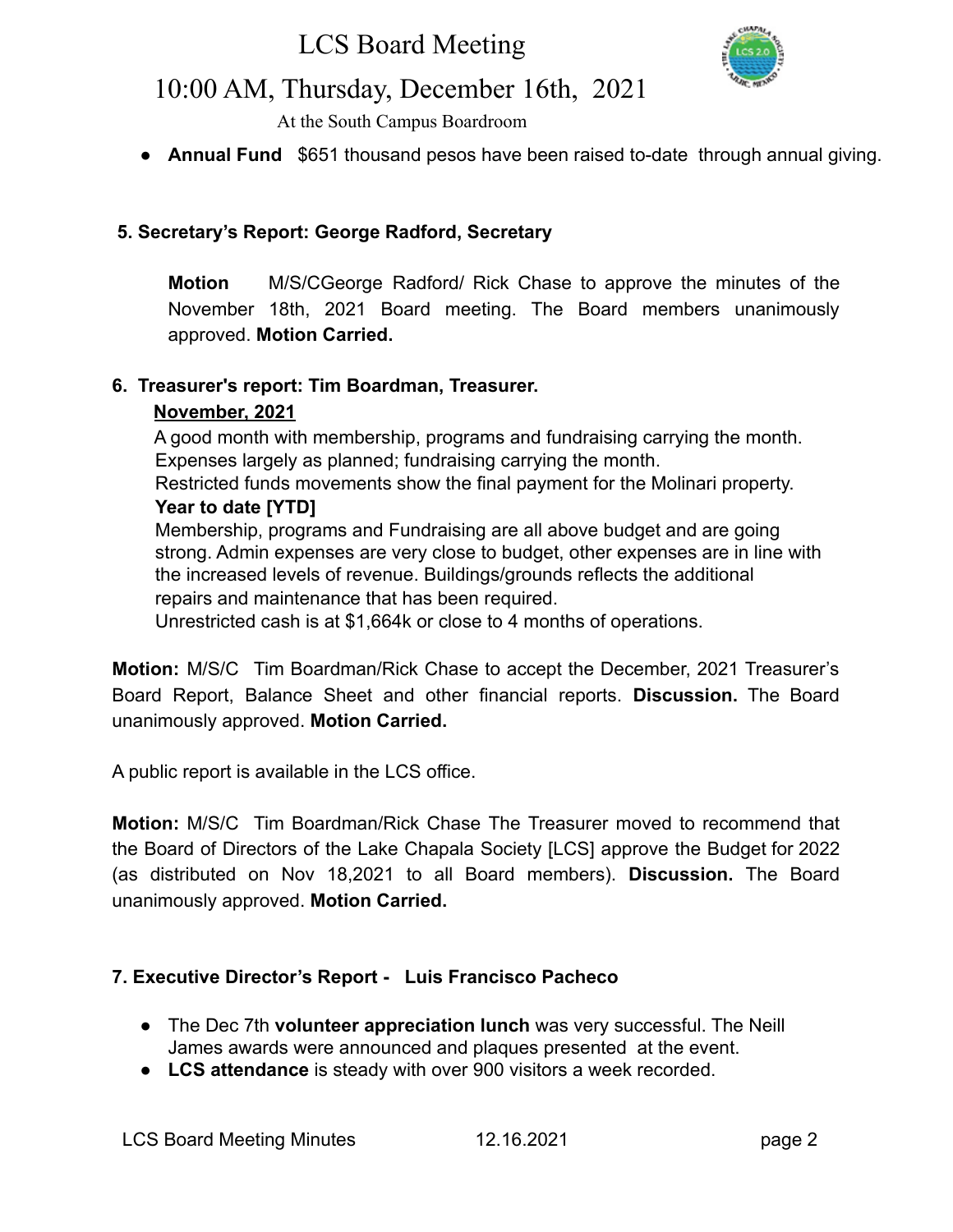

## 10:00 AM, Thursday, December 16th, 2021

At the South Campus Boardroom

- **Electrical issues** have been a problem on the Campus. LCS has been ordered by the CFE to move electrical boxes to exterior walls. Circuits have been overloaded from the concert's stage and the Mudlarkers kiln requiring an electrical contractor.
- **West Annex** The wall has been removed and efforts are underway to extend the Blue Patio into the additional space provided.
- **Attendance** continues to rise gradually.
- **Annual Giving** A Giving Tuesday campaign was launched. Results are being analyzed. Emails were sent to over eight thousand people. Almost 2,700 were opened
- The **Children's Art Program** continues on Saturday mornings with attendance limited and Covid protocols in place.
- The joint program between Semanario Laguna and Lake Chapala Society: **Todos English** has been very successful. Volunteers are now working on the translation of Spanish stories into English and posting them on the Laguna website.
- **Volunteers** The LCS held a Volunteer Appreciation celebration on December 7th. Attendance was 123 volunteers. We received donations from: Intercam, Hospital San Antonio, Turismo Jalisco, Turismo Guanajuato, Pastelería Marisa, Masajes 5E, Embotelladora AGA, Marianne O 'Hallaron, Karen Boentgen, Yolanda Martinez, LCS Board, and LCS.

There is a small team working with Barbara Merchant to prepare a Service oriented communication training program for volunteers. Docents will have to take the Intro to lakeside course during the first months of 2022.

#### **8. Campus Working Group: Larry Barnhardt, Chairperson**

- Larry Barnhardt reminded members to use the term **West Annex** to refer to the new property to avoid any suggestion of a donor naming opportunity.
- **Building Condition Analysis -** Michael Pumphrey is addressing the West annex property and will eventually complete an analysis for all buildings.
- **Landscaping and Hardscaping** Issues of health and safety such as tree limbs and broken concrete walkways require urgent attention and will be addressed as part of the Condition Analysis project..
- **Recognition Policy** Policy proposals and procedures are being reviewed by the committee.
- **Don Aitkens Commemorative** A recommended location for the plaque near the Open Circle stage was endorsed by all the Board members.
- **Immediate Use of the West Annex** A proposal is currently being reviewed by the Campus Group. Post-Covid requirements need to be taken into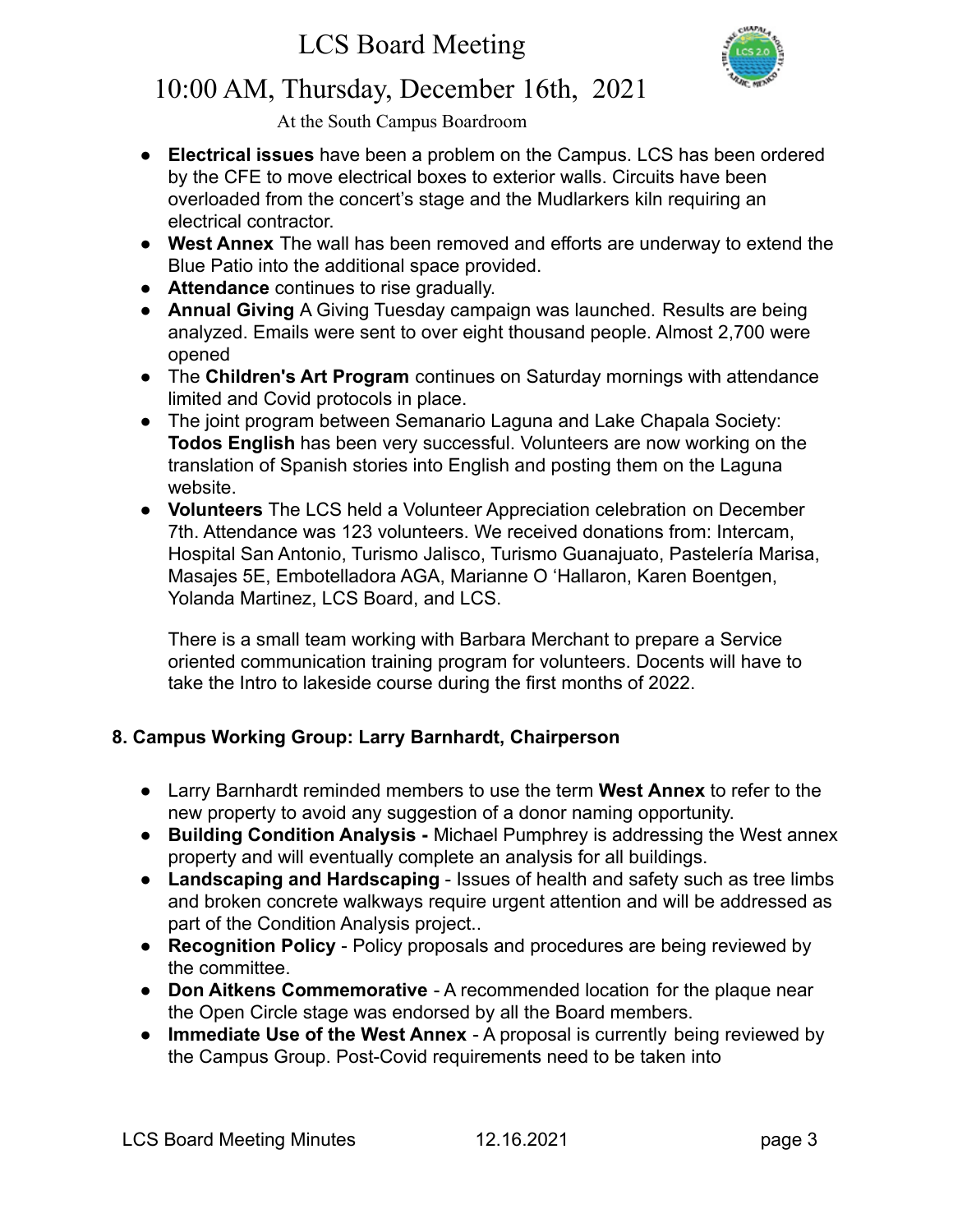

### 10:00 AM, Thursday, December 16th, 2021

At the South Campus Boardroom

consideration. Input will be sought from the Mexican Advisory Council, senior staff. key volunteers and the donors to the property acquisition.

#### **9. Board Development/Nominating Committee: Hunter Johnson, Chairperson**

**●** Hunter reported he will have a list of candidates for Board positions available for review shortly.

#### **10. Mexican Advisory Council: Yolly Martinez, Chairperson**

- A meeting Thursday Dec 2nd with the Mexican Advisory Council members and the Board was very successful. Individuals introduced themselves and described what they hoped would be the outcome of their relationship.
- Future meetings can focus on furthering co-operation between the Mexican community and the LCS

#### **11. New Business:**

- **● Motion:** M/S/C Brian Dalziel/George Radford To offer lifetime membership to local artists in the Mexican community to further advance their relationship with the LCS.**Discussion.** The Board unanimously approved. **Motion Carried.** Luis will contact the artists to offer membership.
- **● Motion:** M/S/C Michael Searles/Hunter Johnson to extend Lifetime membership to Emile Badawy, in recognition of his years of dedicated volunteer service to the LCS as Finance Manager. **Discussion.** The Board unanimously approved. **Motion Carried.**

#### **12. Old Business: None.**

#### **13. Adjournment:**

M/S/C Richard Chase/George Radford to adjourn the meeting. The Board unanimously approved adjournment at 12:09 P.M.

**The next board meeting date will be Thursday, January 20th, 2022 at 10:00 A.M. in the South campus Boardroom.**